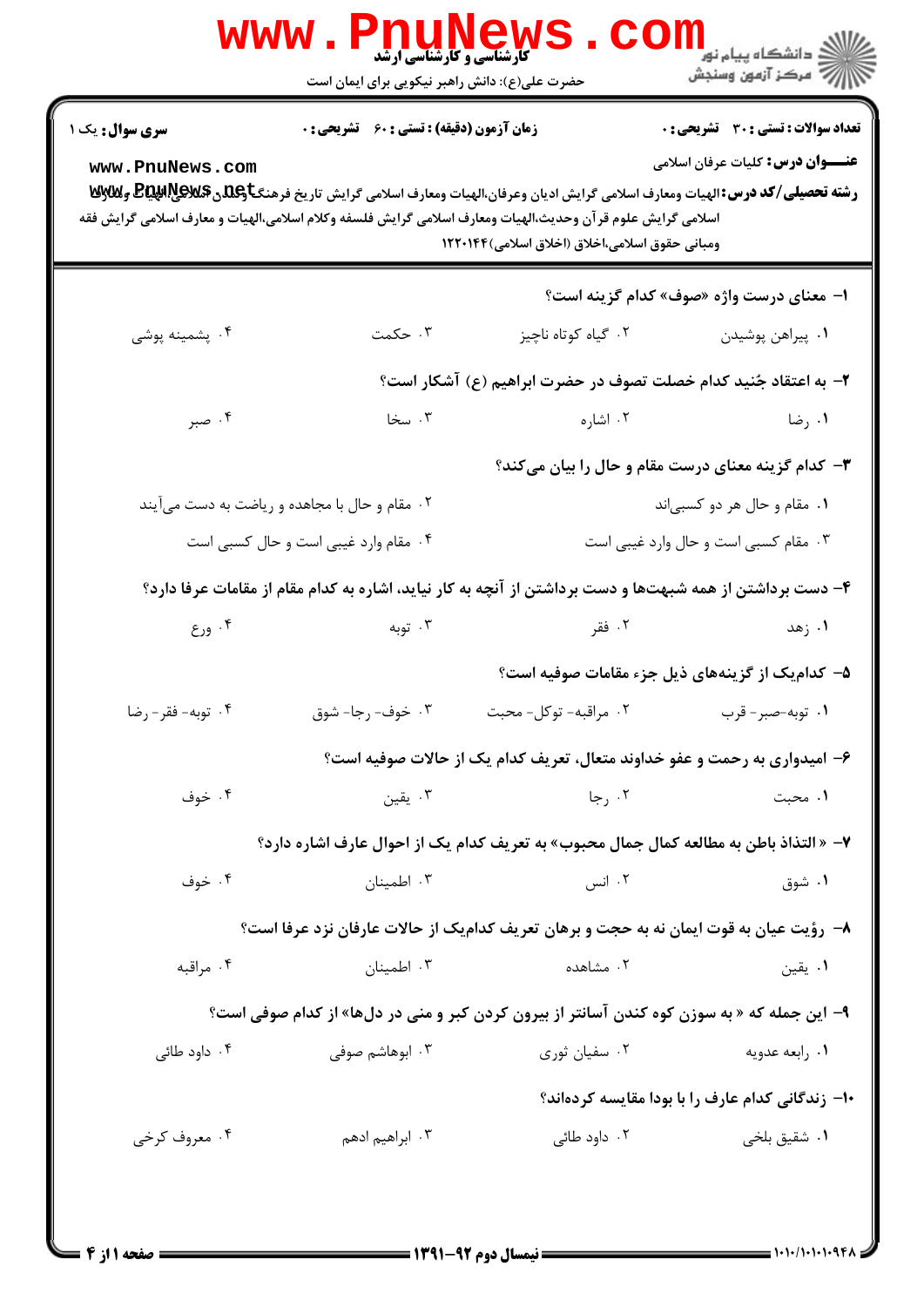| <b>سری سوال :</b> ۱ یک | <b>زمان آزمون (دقیقه) : تستی : 60 ٪ تشریحی : 0</b>                                                                                                                                                                                   |                                                                       | تعداد سوالات : تستي : 30 ٪ تشريحي : 0                              |  |
|------------------------|--------------------------------------------------------------------------------------------------------------------------------------------------------------------------------------------------------------------------------------|-----------------------------------------------------------------------|--------------------------------------------------------------------|--|
| www.PnuNews.com        | رشته تحصیلی/کد درس: الهیات ومعارف اسلامی گرایش ادیان وعرفان،الهیات ومعارف اسلامی گرایش تاریخ فرهنگتاویلگی BE وGWA وWy<br>اسلامی گرایش علوم قر آن وحدیث،الهیات ومعارف اسلامی گرایش فلسفه وکلام اسلامی،الهیات و معارف اسلامی گرایش فقه | ومباني حقوق اسلامي،اخلاق (اخلاق اسلامي) ۱۲۲۰۱۴۴                       | <b>عنـــوان درس:</b> کلیات عرفان اسلامی                            |  |
|                        |                                                                                                                                                                                                                                      |                                                                       | 11- رابعه عدویه چه چیزی را اساس طریقت تصوف قرار داده است؟          |  |
| ۰۴ خوف                 | ۰۳ ورع                                                                                                                                                                                                                               | ۰۲ محبت                                                               | ۰۱ زهد                                                             |  |
|                        |                                                                                                                                                                                                                                      |                                                                       | <b>۱۲</b> - کدام گزینه ویژگی تصوف قرن سوم را بیان میکند؟           |  |
|                        |                                                                                                                                                                                                                                      |                                                                       | ۰۱ اهل سادگی و زهد و بی اعتنایی صرف به دنیا بودند                  |  |
|                        |                                                                                                                                                                                                                                      | ۰۲ جنبه علمی و نظری تصوف بر جنبه عملی آن برتری یافت                   |                                                                    |  |
|                        |                                                                                                                                                                                                                                      |                                                                       | ۰۳ شاعران نیز به حقیقت و عشق حقیقی روی آوردند                      |  |
|                        |                                                                                                                                                                                                                                      |                                                                       | ۰۴ جنبه عملی تصوف بر جنبه نظری آن برتری یافت                       |  |
|                        |                                                                                                                                                                                                                                      |                                                                       | 13- «طاووس العلما و سلطان المحققين» لقب كدام يك از عرفاي ذيل است؟  |  |
| ۰۴ سری سقطی            | ۰۳ جنید بغدادی                                                                                                                                                                                                                       | ۰۲ ذوالنون مصری                                                       | ٠١ حلاج                                                            |  |
|                        |                                                                                                                                                                                                                                      |                                                                       | ۱۴- کدام جمله از حلاج است؟                                         |  |
|                        |                                                                                                                                                                                                                                      | ۰۱ اسرار ما دوشیزه ای (بکر) است که جز اندیشه حق چیزی در آن راه نیابد. |                                                                    |  |
|                        | ۰۲ ایمان مرد کامل نشود تا وقتی که عمل او به ورع نبود                                                                                                                                                                                 |                                                                       |                                                                    |  |
|                        |                                                                                                                                                                                                                                      |                                                                       | ۰۳ درخت تعلق از بُن برکن تا گنجشک بر آن ننشیند.                    |  |
|                        |                                                                                                                                                                                                                                      |                                                                       | ۴. ليش الاعتبار بالخرقه انما الاعتبار بالحرقه                      |  |
|                        |                                                                                                                                                                                                                                      |                                                                       | ۱۵– در چه قرنی در تاریخ تصوف، مباحثات بین اشاعره و معتزله شدید شد؟ |  |
| ۰۴ قرن پنجم            | ۰۳ قرن چهارم                                                                                                                                                                                                                         | ۰۲ قرن سوم                                                            | ۰۱ قرن دوم                                                         |  |
|                        |                                                                                                                                                                                                                                      |                                                                       | ۱۶– غزالی کدامیک از جویندگان حقیقت را رد کرد؟                      |  |
| ۰۴ فلاسفه- صوفيه       | ۰۳ متکلمان- صوفیه                                                                                                                                                                                                                    | ۰۲ فلاسفه- متکلمان                                                    | ٠١ صوفيه-باطنيه                                                    |  |
|                        |                                                                                                                                                                                                                                      |                                                                       | ۱۷- بنیانگذار عرفان علمی چه کسی است؟                               |  |
| ۰۴ ابن عربی            | ۰۳ عین القضات همدانی                                                                                                                                                                                                                 | ۰۲ شیخ احمد جام                                                       | ۰۱ احمد غزالی                                                      |  |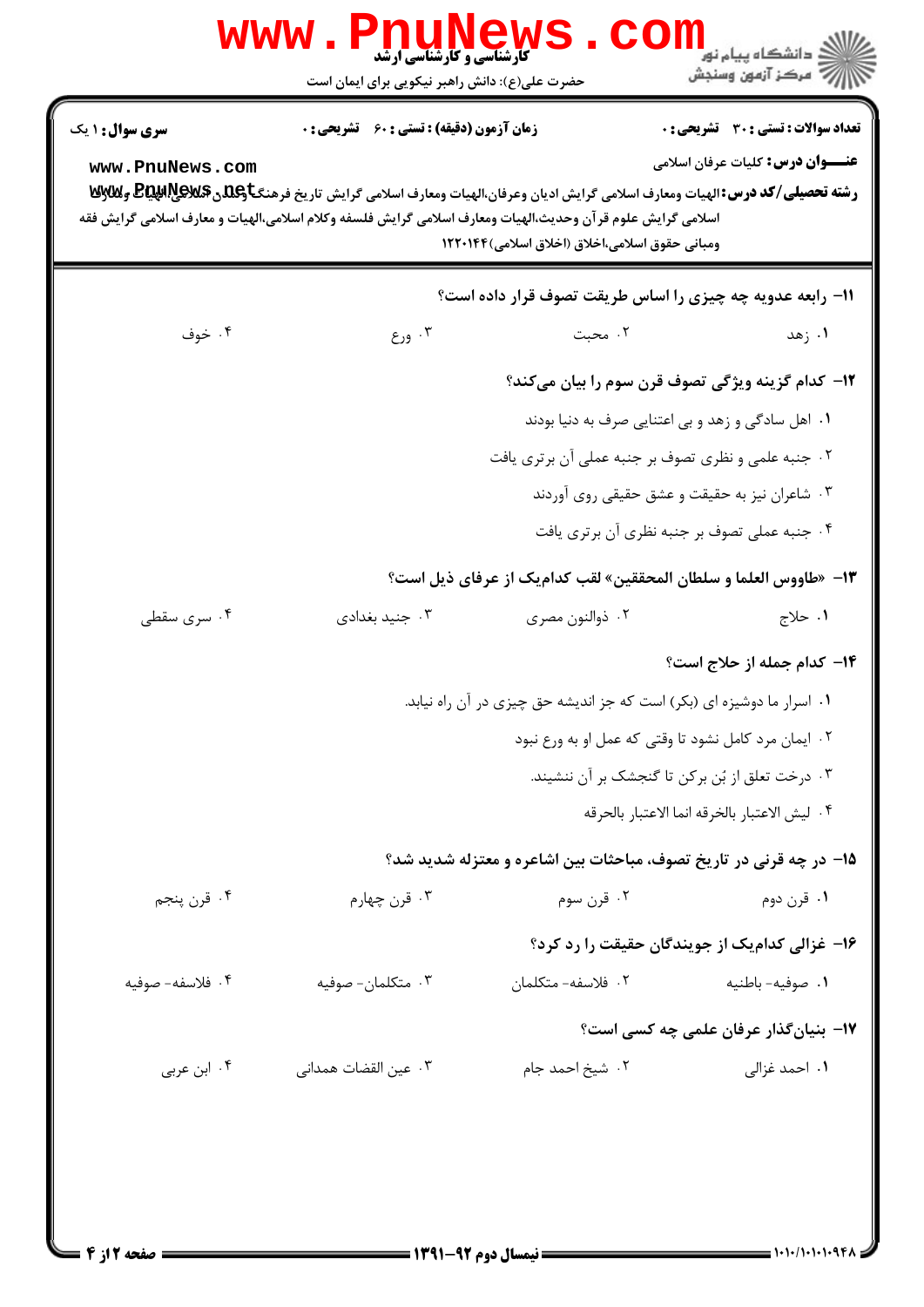|                                           | <b>WWW</b> .<br><b>کارشناسی و کارشناسی ارشد</b><br>حضرت علی(ع): دانش راهبر نیکویی برای ایمان است                                                                  |                                                 | ڪ دانشڪاه پيا <sub>م</sub> نور<br><mark>√</mark> مرڪز آزمون وسنڊش                                                                                                                                                 |
|-------------------------------------------|-------------------------------------------------------------------------------------------------------------------------------------------------------------------|-------------------------------------------------|-------------------------------------------------------------------------------------------------------------------------------------------------------------------------------------------------------------------|
| <b>سری سوال : ۱ یک</b><br>www.PnuNews.com | <b>زمان آزمون (دقیقه) : تستی : 60 ٪ تشریحی : 0</b><br>اسلامی گرایش علوم قر آن وحدیث،الهیات ومعارف اسلامی گرایش فلسفه وکلام اسلامی،الهیات و معارف اسلامی گرایش فقه | ومبانی حقوق اسلامی،اخلاق (اخلاق اسلامی) ۱۲۲۰۱۴۴ | <b>تعداد سوالات : تستی : 30 - تشریحی : 0</b><br><b>عنـــوان درس:</b> کلیات عرفان اسلامی<br>رشته تحصیلی/کد درس: الهیات ومعارف اسلامی گرایش ادیان وعرفان،الهیات ومعارف اسلامی گرایش تاریخ فرهنگتاویلگی هیلایا و WyW |
|                                           |                                                                                                                                                                   |                                                 | <b>۱۸</b> – کدام گزینه مشخصات تصوف در قرن ششم را بیان میکند؟                                                                                                                                                      |
|                                           |                                                                                                                                                                   |                                                 | ۰۱ تعصب و دور بودن از آزادي انديشه و اظهار رأي و آزادي بيان                                                                                                                                                       |
|                                           |                                                                                                                                                                   |                                                 | ۰۲ ورود و نفوذ افکار صوفیه                                                                                                                                                                                        |
|                                           |                                                                                                                                                                   |                                                 | ۰۳ جنبه علمی و استدلالی به تصوف                                                                                                                                                                                   |
|                                           |                                                                                                                                                                   |                                                 | ۰۴ رونق و رواج بیشتر خانقاهها و آداب و رسوم خانقاهی                                                                                                                                                               |
|                                           |                                                                                                                                                                   |                                                 | 1۹- كتاب « مفتاح النجات» اثر چه كسى است؟                                                                                                                                                                          |
| ۰۴ عين القضات همداني                      | ۰۳ عبدالقادر گیلانی                                                                                                                                               | ۰۲ سنایی غزنوی                                  | ٠١. شيخ جام                                                                                                                                                                                                       |
|                                           |                                                                                                                                                                   |                                                 | ۲۰- نخستین شاعری که شعر عرفانی سروده است، چه کسی است؟                                                                                                                                                             |
| ۰۴ ابن عربی                               | ۰۳ اوحدالدین کرمانی                                                                                                                                               | ۰۲ سنایی غزنوی                                  | ٠١. عبدالقادر گيلاني                                                                                                                                                                                              |
|                                           |                                                                                                                                                                   |                                                 | <b>٢١</b> - كتاب « عوارف المعارف » اثر كيست؟                                                                                                                                                                      |
| ۰۴ ابوحامد غزالی                          | ۰۳ ابوحفص سهروردي                                                                                                                                                 | ۰۲ اوحدالدین کرمانی                             | ۰۱ ابن عربی                                                                                                                                                                                                       |
|                                           |                                                                                                                                                                   |                                                 | <b>۲۲- واژه « سهر» به چه معنا است؟</b>                                                                                                                                                                            |
| ۰۴ خاموشی                                 | ۰۳ شب زنده داری                                                                                                                                                   |                                                 | ۰۱ 'گوشه گیری از خلق مسنگی                                                                                                                                                                                        |
|                                           |                                                                                                                                                                   |                                                 | ٢٣- افصح المتكلمين لقب كدام عارف است؟                                                                                                                                                                             |
| ۰۴ مولوی                                  | ۰۳ سعدی                                                                                                                                                           | ۰۲ ابن عربي                                     | ۰۱ غزالی                                                                                                                                                                                                          |
|                                           |                                                                                                                                                                   |                                                 | ۲۴- کدام یک از عرفای ذیل جامع علوم معقول، منقول و عرفان بود؟                                                                                                                                                      |
| ۰۴ خواجوی کرمانی                          | ۰۳ اوحدي مراغه اي                                                                                                                                                 | ۰۲ محمود شبستری                                 | ۰۱ صفى الدين اردبيلي                                                                                                                                                                                              |
|                                           |                                                                                                                                                                   |                                                 | ۲۵- کدام گزینه زیر، مشاهیر، صوفیه و عرفای قرن هشتم و نهم را بیان میکند؟                                                                                                                                           |
|                                           | ۲. حافظ- سعدی - مولوی                                                                                                                                             |                                                 | ٠١. محمود شبسترى- علاء الدوله سمنانى- حافظ                                                                                                                                                                        |
|                                           | ۰۴ شهاب الدين سهروردي- حافظ- غزالي                                                                                                                                |                                                 | ٠٣ عين القضات همداني- مولوي- غزالي                                                                                                                                                                                |
|                                           |                                                                                                                                                                   |                                                 | ۲۶- نزدیکی تشیع و تصوف از ویژگیهای کدام قرن در تاریخ تصوف است؟                                                                                                                                                    |
| ۰۴ قرن هشتم                               | ۰۳ قرن هفتم                                                                                                                                                       | ۰۲ قرن ششم                                      | ۰۱ قرن پنجم                                                                                                                                                                                                       |
|                                           |                                                                                                                                                                   |                                                 |                                                                                                                                                                                                                   |